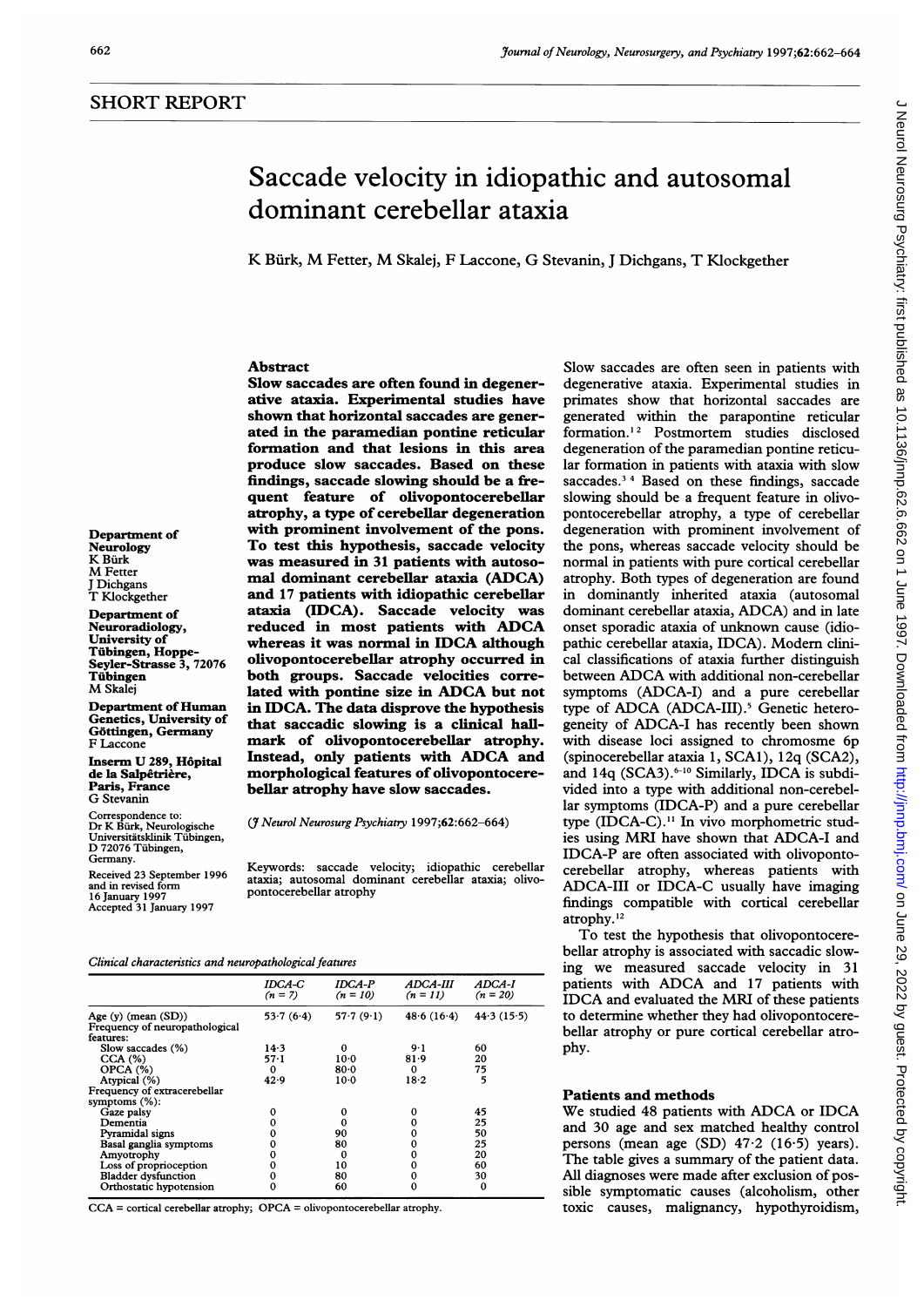vitamin deficiency, inflammatory or vascular causes) using the following criteria:

## Autosomal dominant cerebellar ataxia (ADCA; n  $= 31$

(1) Progressive, otherwise unexplained ataxia; (2) autosomal dominant inheritance. Families with ADCA were further subdivided into families with <sup>a</sup> pure cerebellar syndrome (ADCA-III,  $n = 11$ , mean age (SD) 48.6 (16.4) years) and families with additional non-cerebellar features such as optic atrophy, ophthalmoplegia, dementia, basal ganglia dysfunction, and amyotrophy (ADCA-I,  $n = 20$ , mean age (SD) 44 $\cdot$ 3 (15 $\cdot$ 5) years).

Molecular genetic tests for SCA1, SCA2, and SCA3 were performed in all patients with ADCA as described elsewhere.<sup> $6-10$ </sup> The SCA1 mutation was identified in a single patient, whereas SCA2 was found in five patients and SCA3 in four.

#### Idiopathic cerebellar ataxia (IDCA;  $n = 17$ )

(1) Progressive, otherwise unexplained ataxia with disease onset after the age of 25 years; (2) family history without evidence of heredity or consanguinity of parents. Patients with IDCA were further subdivided into patients with a pure cerebellar syndrome (IDCA-C, n = 7, mean age (SD)  $53.7$  (6.4) years) and patients with additional non-cerebellar features such as parkinsonism, bladder dysfunction, dysphagia, spasticity, or orthostatic hypotension (IDCA-P,  $n = 10$ , mean age (SD) 57.7 (9.1) years). Patients with a disease duration of less than four years were excluded from this study."I

For eye movement evaluation, normometric horizontal saccades were recorded by DC electrooculography (quasi-infinite time constant) using silver-silver chloride electrodes. Data were documented on strip charts. The measurement was done manually and taken from position records. Mean horizontal saccade velocity (°/s) was calculated for 20° horizontal saccades made to single light targets (average of four saccades, to the right and left, centrifugal and centripetal). Normal values were defined as the average control value ± 3 SD.

Brain MRI was performed with <sup>a</sup> superconducting system operating at  $1.5$  T field strength (Magnetom, Siemens AG, Erlangen, Germany) with <sup>a</sup> head coil of 30 cm diameter. Data were acquired and displayed on a 256  $\times$  256 matrix. A standard examination program was used with sagittal and axial T1 weighted images without gap (spin echo,  $TR = 600$  ms,  $TE = 22$  ms, slice thickness  $= 4$  mm, two averages). The first axial image was located at the level of the dens, the last image apical to the lateral ventricles.

For quantitative evaluation we used an image analyser and a computerised interpretation program. For exact delineation of tissue areas the individual tissue signal intensity and the CSF signal intensity were determined so that within a region of interest all pixels with tissue signal intensity could be summed.'213 The following areas were measured: the basis pontis was delineated by hand as an elliptic structure in the midsagittal slice with a dorsal border corresponding to the medial lemniscus; the cerebellar vermis on the midsagittal plane; the cerebellar hemispheres on the first parasagittal plane lateral to the midsagittal plane, the medulla oblongata on the axial plane at the level of the inferior olives. The maximum diameter of the middle cerebellar peduncle was measured on an axial plane.

Results are given as pixel counts (basis pontis, cerebellar vermis, and hemispheres), mm (middle cerebellar peduncle), or mm2 (medulla oblongata). To compensate for individual variations of head size we related the data for basis pontis, cerebellar vermis, and hemispheres to the total area of the posterior fossa (pixel  $\times$ 10 000/ pixel of the posterior fossa).<sup>12 13</sup> The normal range was defined as the mean of the control group ± 2 SD. Two main patterns of atrophy were defined following classic neuropathological descriptions:'2

Cortical cerebellar atrophy-(1) Pathological value for cerebellar vermis or hemispheres (2) No additional pathological values except for the fourth ventricle.

 $O*livopontocerebellar atrophy*—(1) **Pathological**$ value for the cerebellar vermis or hemispheres. (2) At least two pathological values within the following anatomical structures: basis pontis, middle cerebellar peduncle, medulla oblongata.

Patterns of atrophy that did not fall into one of these categories were designated as atypical patterns.

One way analysis of variance (ANOVA) with the fixed factor group was used to statistically analyse the results of saccade velocity and pontine size measurements. Differences were considered significant at  $P < 0.05$ . Post hoc analysis was done using the Tukey test. For correlation studies we used the Pearson correlation coefficient (r).

### Results

There were highly significant differences between the groups with respect to both, saccadic velocity  $(F (17, 174), P < 0.0001)$  and pontine size (F (16, 457),  $P < 0.0001$ ). Mean saccade velocity was significantly reduced in ADCA-I compared with controls  $(P < 0.0001)$ and with all other patient groups  $(P < 0.0001)$ . Mean saccade velocities of the other patient groups were the same as that of the control group (figure, A). By contrast, pontine size was significantly reduced in both ADCA-I  $(P < 0.0001)$  and IDCA-P  $(P < 0.0001)$ , but not in the other patient groups (figure, B). For the individual data, 60% of the patients with ADCA-I, but only one patient with IDCA-C and one with ADCA-III, had slow saccades. Saccade slowing in these two patients was mild (saccade velocity > 200°/s) compared with patients with ADCA-I (25% had saccade velocities < 100°/s). The patient with SCAl and all patients with SCA2 had slow saccades, whereas saccade velocity was normal in three of four patients with SCA3. No patient with IDCA-P had slow saccades (table).

The morphological criteria for olivopontocerebellar atrophy were fulfilled in most patients with ADCA-I (75%) and patients with